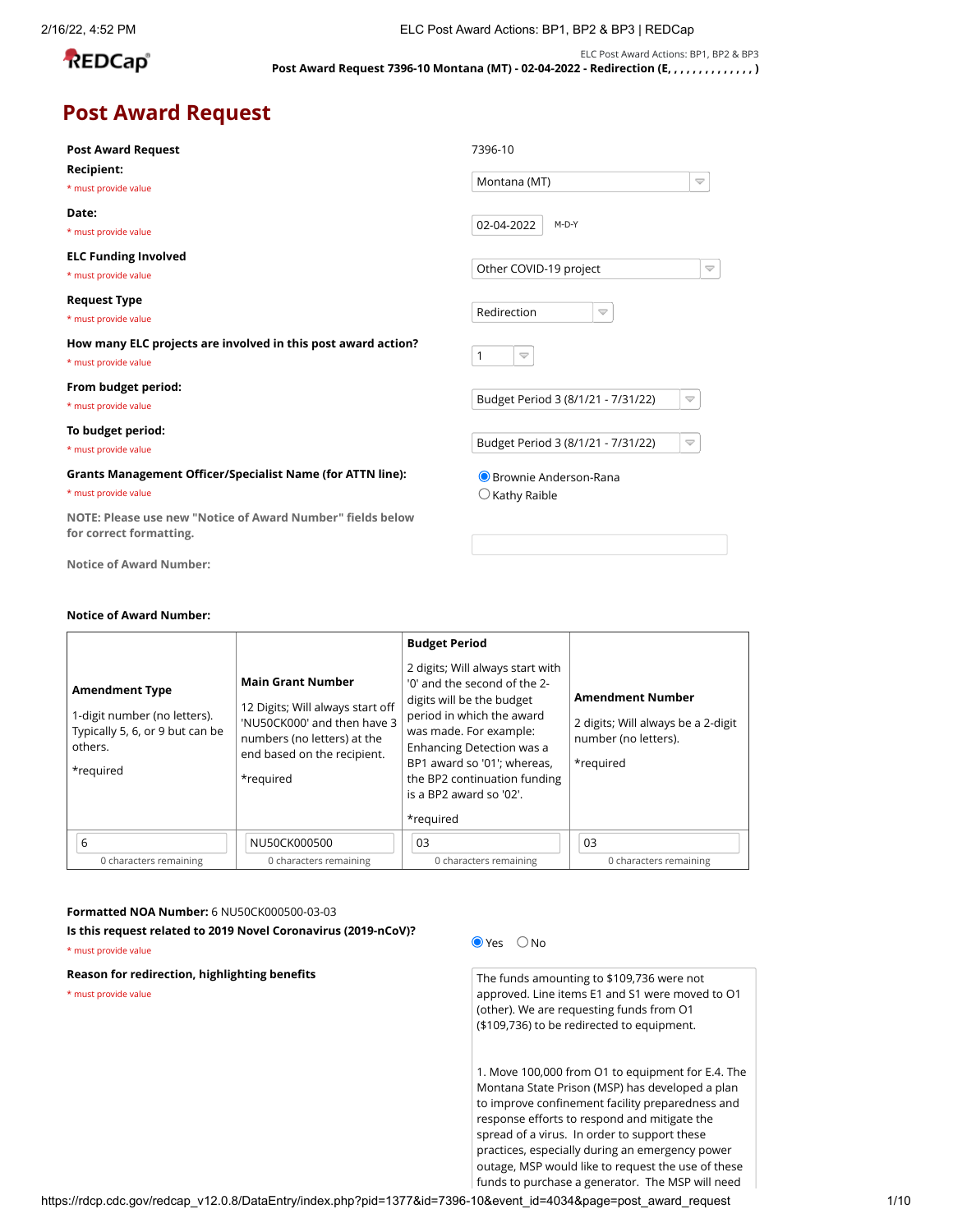#### 2/16/22, 4:53 PM ELC Post Award Actions: BP1, BP2 & BP3 | REDCap p graduate de la provincia de la provincia de la provincia de la provincia de la provincia de la provincia de<br>Desenvolvers de la provincia de la provincia de la provincia de la provincia de la provincia de la provincia d

the generator to operate the equipment used to screen inmates, staff and visitors to help reduce the virus risk within a congregate setting. The generator is also needed in emergencies to operate the sanitization equipment, lighting for diagnostic and screening testing, and telephones for contact tracing. In order for MSP to meet inmate needs resulting from COVID-19-related limited/restricted mobility and/or access to the facility, MSP has made significant investment into the equipment and infrastructure needed to utilize video conferencing technology and other measures for attorney/client purposes, court appearances, family visiting, programming and telehealth. MSP would, however, be unable to provide uninterrupted services during an emergency power outage without the generator. It is also essential to have back up power supply for offenders who are ill and requiring the use of equipment to main their health status, equipment such as oxygen concentrators, which with Covid-19 the demand for oxygen use in the infected patients has increased tenfold. Without the ability to provide uninterrupted power and delivery of needed medical treatments, poor patient outcomes may occur. The State of Montana's procurement process will be followed for this purchase. At a minimum, three bids will be solicited, and the lowest bidder will win the purchase. In addition, the Clinical Services Division (CSD) Health Care Manager and the core team will work with on-site staff at MSP to ensure a generator is placed in the proper location and allows for the use of the sanitizing equipment, power for diagnostic and screening testing, contact tracing, programming and telehealth within the congregate living facilities in the event of a power outage.

2. Move \$9,736 from O1 (other) to equipment. Please see the following statements for the need of redirection of funds. The Montana State Prison (MSP) is the state-owned facility for the male inmates in the custody of the Montana Department of Corrections. This population includes many highrisk and elderly inmates, with complex medical issues. The MSP campus provides on-site care of inmates in the infirmary 24-7. The inmates are housed in different living units and work in various areas spread across a 68-acre campus. In order for the infirmary to adequately respond to emergent medical requests and provide timely emergent care for the inmates, it is necessary to transport the inmates from the various locations to the infirmary for care. To prevent the spread of COVID-19 during transport, MSP is requesting funding to purchase an emergency transport vehicle with wheelchair accessibility and has isolation capabilities, as well as ambulatory emergency type capabilities and equipment for staff to respond timely to an emergency to provide quality care for a critically ill patient. This vehicle will allow the safe transport of inmates as well as protection for the transport operators. The State of Montana's procurement process will be followed for this purchase. At minimum, three bids will be solicited, and the lowest bidder will win the purchase. A more competitive bidding process may be used, to ensure the most qualifying vehicles are purchased.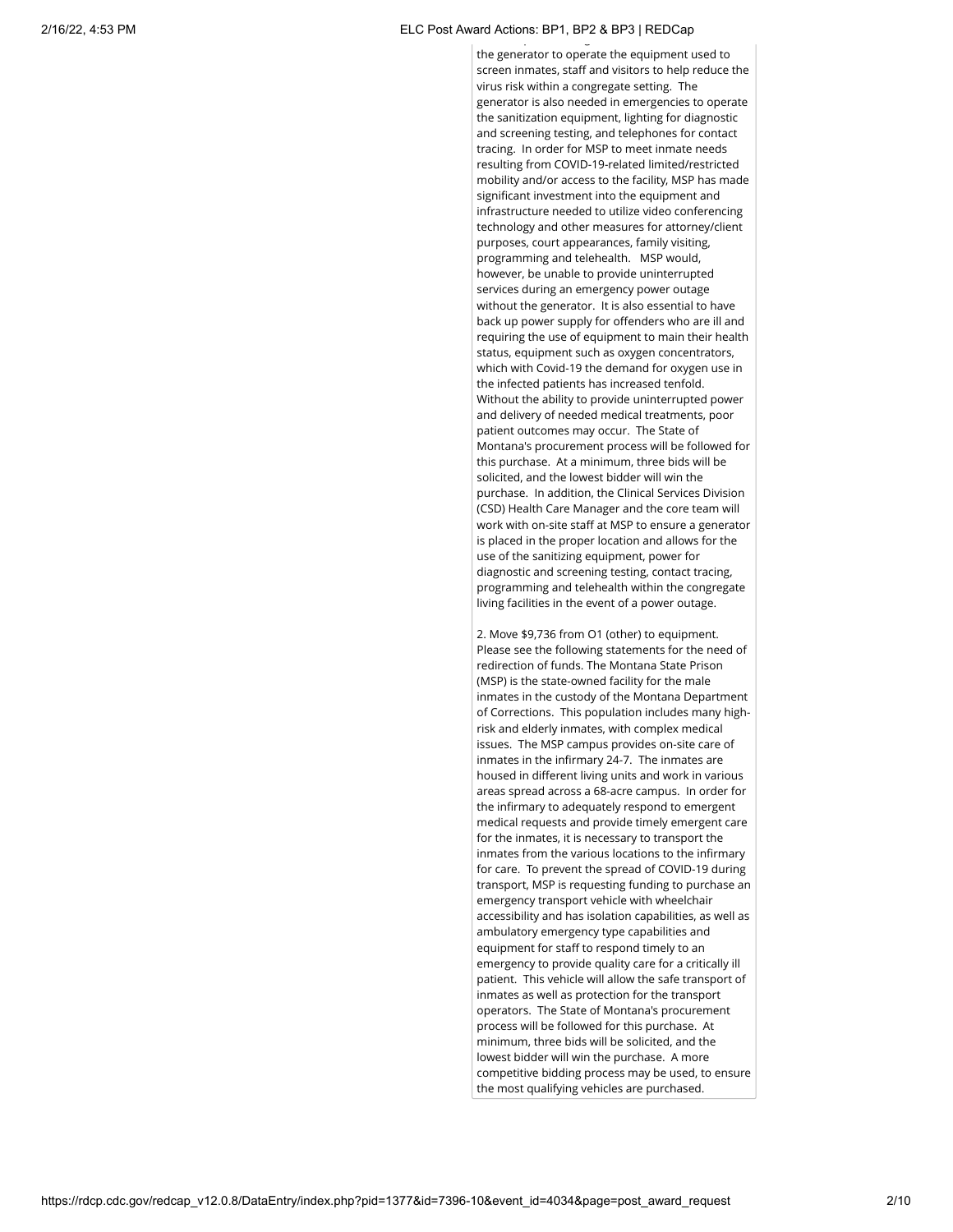**Insert statement specifying if redirection remains within the scope of the program announcement and will be used to support the ongoing activities of our cooperative agreement** \* must provide value

**If applicable, insert statement and provide the new, approved and negotiated indirect cost rate agreement. If no change is required, state "Indirect costs have not been affected by this redirection of funds."**

\* must provide value

**Organizational POC and Contact Information (name, phone number, and email address)**

\* must provide value

The redirections remain within the scope of the award.

There are no impacts on indirect costs due to the redirection of funds.

Beth Hopkins 406-444-3012 beth.hopkins@mt.gov

# Notice of Award Totals (Budget Period 3 (8/1/21 - 7/31/22))

*Note: Values should be entered as whole numbers only, without any dollar signs (\$) or commas (e.g. \$100,000 = 100000)*

**Enter a 0 for cost categories with no funding**

| <b>Salaries</b><br>* must provide value        | 2032660  |
|------------------------------------------------|----------|
| <b>Fringe Benefits</b><br>* must provide value | 852667   |
| <b>Travel</b><br>* must provide value          | 62221    |
| Equipment<br>* must provide value              | 210401   |
| <b>Supplies</b><br>* must provide value        | 144424   |
| Contractual<br>* must provide value            | 759389   |
| Other<br>* must provide value                  | 8268312  |
| <b>Direct</b>                                  | 12330074 |
| Indirect<br>* must provide value               | 493758   |
| <b>Total</b>                                   | 12823832 |

## 1. Project Table: E: Cross-cutting Emerging Issues

#### **ELC Project**

E: Cross-cutting Emerging Issues

#### **Salaries**

*Note: Values should be entered as whole numbers only, without any dollar signs (\$) or commas (e.g. \$100,000 = 100000)*

 $\Rightarrow$ 

| Original Project Award (Budget Period 3 (8/1/21 - 7/31/22))                                                                        | 1170154 |
|------------------------------------------------------------------------------------------------------------------------------------|---------|
| Proposed Redirection (Budget Period 3 (8/1/21 - 7/31/22))                                                                          | 0       |
| Revised Project Award (Budget Period 3 (8/1/21 - 7/31/22))<br>(Calculated from Original Award and Proposed<br><b>Redirection</b> ) | 1170154 |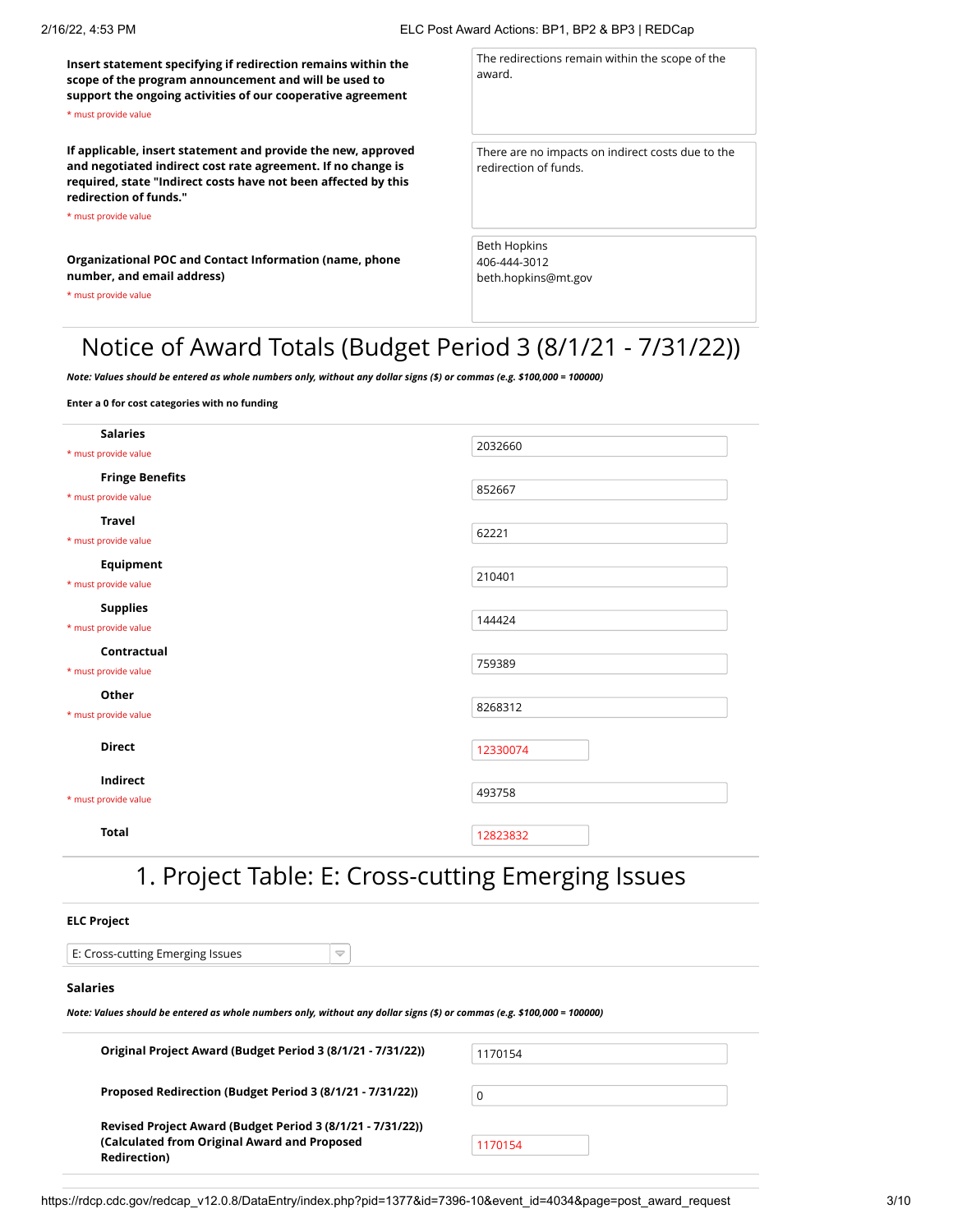#### **Fringe**

*Note: Values should be entered as whole numbers only, without any dollar signs (\$) or commas (e.g. \$100,000 = 100000)*

| Original Project Award (Budget Period 3 (8/1/21 - 7/31/22))                                                                        | 507209 |
|------------------------------------------------------------------------------------------------------------------------------------|--------|
| Proposed Redirection (Budget Period 3 (8/1/21 - 7/31/22))                                                                          | 0      |
| Revised Project Award (Budget Period 3 (8/1/21 - 7/31/22))<br>(Calculated from Original Award and Proposed<br><b>Redirection</b> ) | 507209 |

#### **Travel**

*Note: Values should be entered as whole numbers only, without any dollar signs (\$) or commas (e.g. \$100,000 = 100000)*

| Original Project Award (Budget Period 3 (8/1/21 - 7/31/22))                                                | 0 |
|------------------------------------------------------------------------------------------------------------|---|
| Proposed Redirection (Budget Period 3 (8/1/21 - 7/31/22))                                                  | 0 |
| Revised Project Award (Budget Period 3 (8/1/21 - 7/31/22))<br>(Calculated from Original Award and Proposed | 0 |
| <b>Redirection</b> )                                                                                       |   |

#### **Equipment**

*Note: Values should be entered as whole numbers only, without any dollar signs (\$) or commas (e.g. \$100,000 = 100000)*

| Original Project Award (Budget Period 3 (8/1/21 - 7/31/22)) | 210401 |
|-------------------------------------------------------------|--------|
|                                                             |        |

| 101 |  |  |  |
|-----|--|--|--|
|     |  |  |  |

```
Proposed Redirection (Budget Period 3 (8/1/21 - 7/31/22)) 109736
```
#### **Since this amount is greater than or equal to \$25,000, you must submit a cost estimate along with your request in GrantSolutions.**

**Revised Project Award (Budget Period 3 (8/1/21 - 7/31/22)) (Calculated from Original Award and Proposed Redirection)**

320137

**Reason funds remain available:** The funds amounting to \$109,736 were not approved. Line items E1 and S1 were moved to O1 (other). We are requesting funds from O1 (\$109,736) to be redirected to equipment.

> 1. Move 100,000 from O1 to equipment to line item E.4. This is to pay for a generator for the following reasons: The Montana State Prison (MSP) has developed a plan to improve confinement facility preparedness and response efforts to respond and mitigate the spread of a virus. In order to support these practices, especially during an emergency power outage, MSP would like to request the use of these funds to purchase a generator. The MSP will need the generator to operate the equipment used to screen inmates, staff and visitors to help reduce the virus risk within a congregate setting. The generator is also needed in emergencies to operate the sanitization equipment, lighting for diagnostic and screening testing, and telephones for contact tracing. In order for MSP to meet inmate needs resulting from COVID-19-related limited/restricted mobility and/or access to the facility, MSP has made significant investment into the equipment and infrastructure needed to utilize video conferencing technology and other measures for attorney/client purposes, court appearances, family visiting,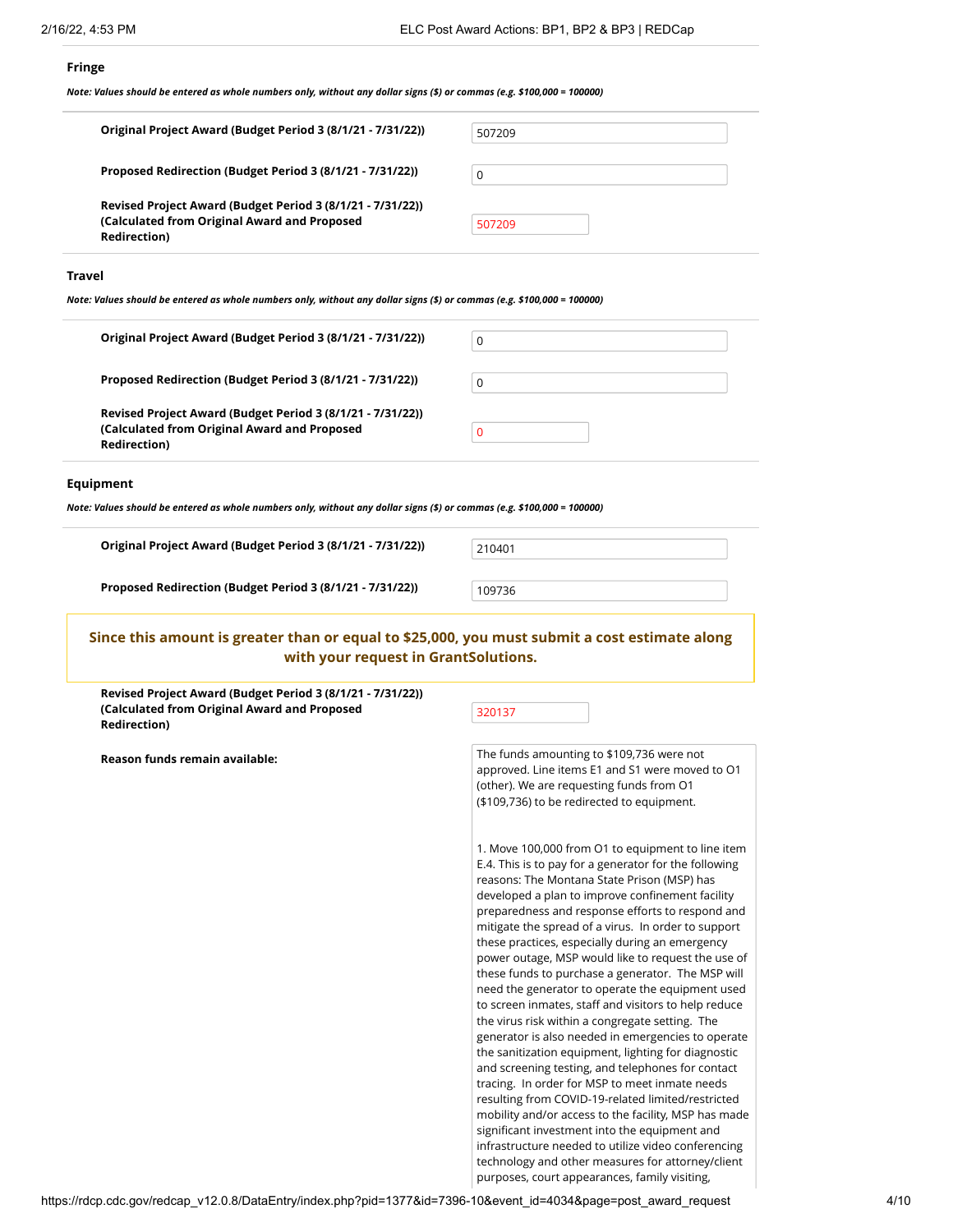#### 2/16/22, 4:53 PM ELC Post Award Actions: BP1, BP2 & BP3 | REDCap

programming and telehealth. MSP would, however, be unable to provide uninterrupted services during an emergency power outage without the generator. It is also essential to have back up power supply for offenders who are ill and requiring the use of equipment to main their health status, equipment such as oxygen concentrators, which with Covid-19 the demand for oxygen use in the infected patients has increased tenfold. Without the ability to provide uninterrupted power and delivery of needed medical treatments, poor patient outcomes may occur. The State of Montana's procurement process will be followed for this purchase. At a minimum, three bids will be solicited, and the lowest bidder will win the purchase. In addition, the Clinical Services Division (CSD) Health Care Manager and the core team will work with on-site staff at MSP to ensure a generator is placed in the proper location and allows for the use of the sanitizing equipment, power for diagnostic and screening testing, contact tracing, programming and telehealth within the congregate living facilities in the event of a power outage.

2. Move \$9,736 from O1 (other) to equipment to E.1. Please see the following statements for the need of redirection of funds. The Montana State Prison (MSP) is the state-owned facility for the male inmates in the custody of the Montana Department of Corrections. This population includes many highrisk and elderly inmates, with complex medical issues. The MSP campus provides on-site care of inmates in the infirmary 24-7. The inmates are housed in different living units and work in various areas spread across a 68-acre campus. In order for the infirmary to adequately respond to emergent medical requests and provide timely emergent care for the inmates, it is necessary to transport the inmates from the various locations to the infirmary for care. To prevent the spread of COVID-19 during transport, MSP is requesting funding to purchase an emergency transport vehicle with wheelchair accessibility and has isolation capabilities, as well as ambulatory emergency type capabilities and equipment for staff to respond timely to an emergency to provide quality care for a critically ill patient. This vehicle will allow the safe transport of inmates as well as protection for the transport operators. The State of Montana's procurement process will be followed for this purchase. At minimum, three bids will be solicited, and the lowest bidder will win the purchase. A more competitive bidding process may be used, to ensure the most qualifying vehicles are purchased.

The funds amounting to \$109,736 were not approved. Line items E1 and S1 were moved to O1 (other). We are requesting funds from O1 (\$109,736) to be redirected to equipment.

1. Move 100,000 from O1 to equipment to line item E.4. This is to pay for a generator for the following reasons: The Montana State Prison (MSP) has developed a plan to improve confinement facility preparedness and response efforts to respond and mitigate the spread of a virus. In order to support these practices, especially during an emergency power outage, MSP would like to request the use of these funds to purchase a generator. The MSP will need the generator to operate the equipment used to screen inmates, staff and visitors to help reduce the virus risk within a congregate setting. The

**Justification of how funds would be used in current budget period:**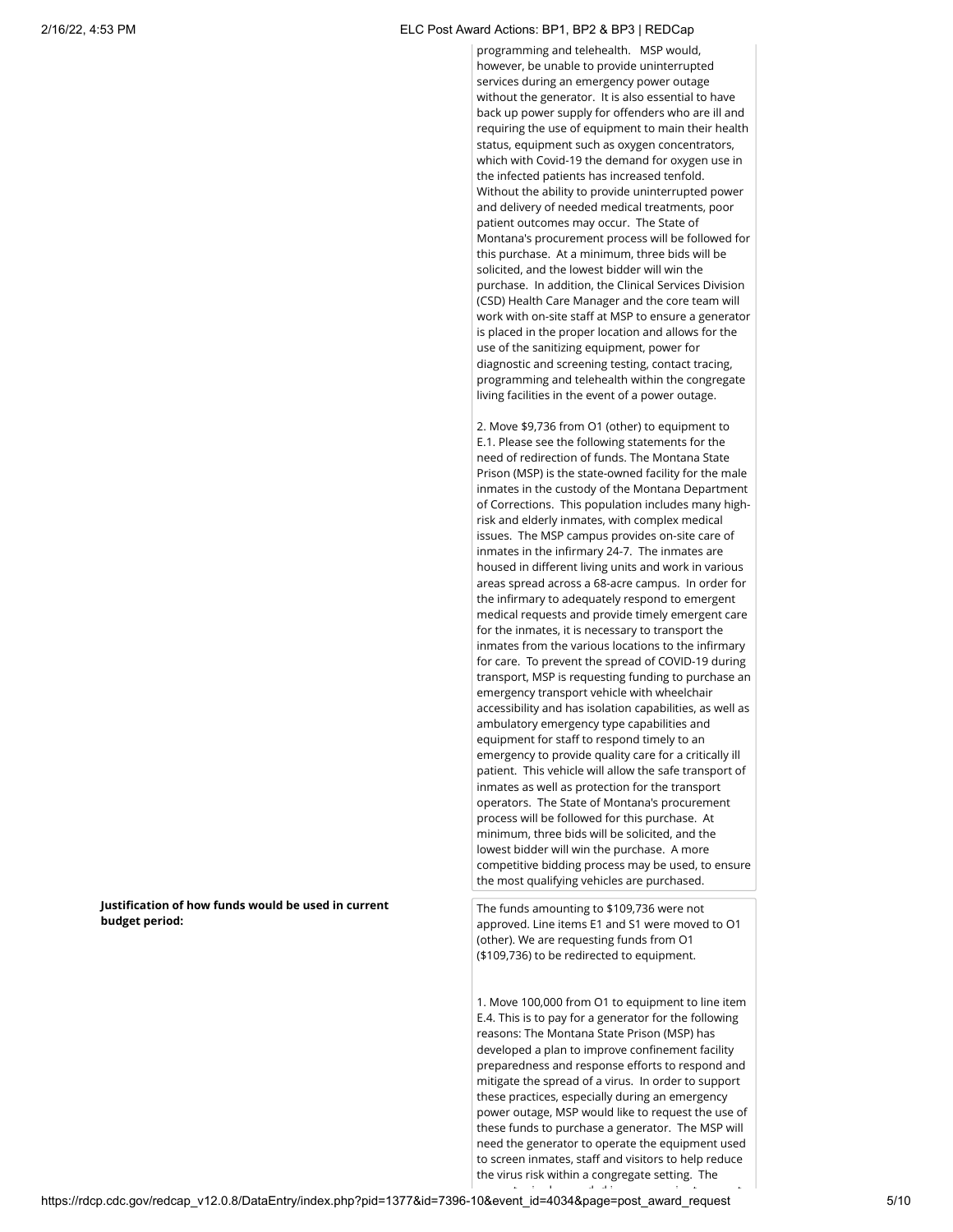#### 2/16/22, 4:53 PM ELC Post Award Actions: BP1, BP2 & BP3 | REDCap

generator is also needed in emergencies to operate the sanitization equipment, lighting for diagnostic and screening testing, and telephones for contact tracing. In order for MSP to meet inmate needs resulting from COVID-19-related limited/restricted mobility and/or access to the facility, MSP has made significant investment into the equipment and infrastructure needed to utilize video conferencing technology and other measures for attorney/client purposes, court appearances, family visiting, programming and telehealth. MSP would, however, be unable to provide uninterrupted services during an emergency power outage without the generator. It is also essential to have back up power supply for offenders who are ill and requiring the use of equipment to main their health status, equipment such as oxygen concentrators, which with Covid-19 the demand for oxygen use in the infected patients has increased tenfold. Without the ability to provide uninterrupted power and delivery of needed medical treatments, poor patient outcomes may occur. The State of Montana's procurement process will be followed for this purchase. At a minimum, three bids will be solicited, and the lowest bidder will win the purchase. In addition, the Clinical Services Division (CSD) Health Care Manager and the core team will work with on-site staff at MSP to ensure a generator is placed in the proper location and allows for the use of the sanitizing equipment, power for diagnostic and screening testing, contact tracing, programming and telehealth within the congregate living facilities in the event of a power outage.

2. Move \$9,736 from O1 (other) to equipment to E.1. Please see the following statements for the need of redirection of funds. The Montana State Prison (MSP) is the state-owned facility for the male inmates in the custody of the Montana Department of Corrections. This population includes many highrisk and elderly inmates, with complex medical issues. The MSP campus provides on-site care of inmates in the infirmary 24-7. The inmates are housed in different living units and work in various areas spread across a 68-acre campus. In order for the infirmary to adequately respond to emergent medical requests and provide timely emergent care for the inmates, it is necessary to transport the inmates from the various locations to the infirmary for care. To prevent the spread of COVID-19 during transport, MSP is requesting funding to purchase an emergency transport vehicle with wheelchair accessibility and has isolation capabilities, as well as ambulatory emergency type capabilities and equipment for staff to respond timely to an emergency to provide quality care for a critically ill patient. This vehicle will allow the safe transport of inmates as well as protection for the transport operators. The State of Montana's procurement process will be followed for this purchase. At minimum, three bids will be solicited, and the lowest bidder will win the purchase. A more competitive bidding process may be used, to ensure the most qualifying vehicles are purchased.

#### **Supplies**

*Note: Values should be entered as whole numbers only, without any dollar signs (\$) or commas (e.g. \$100,000 = 100000)*

**Original Project Award (Budget Period 3 (8/1/21 - 7/31/22))** 89000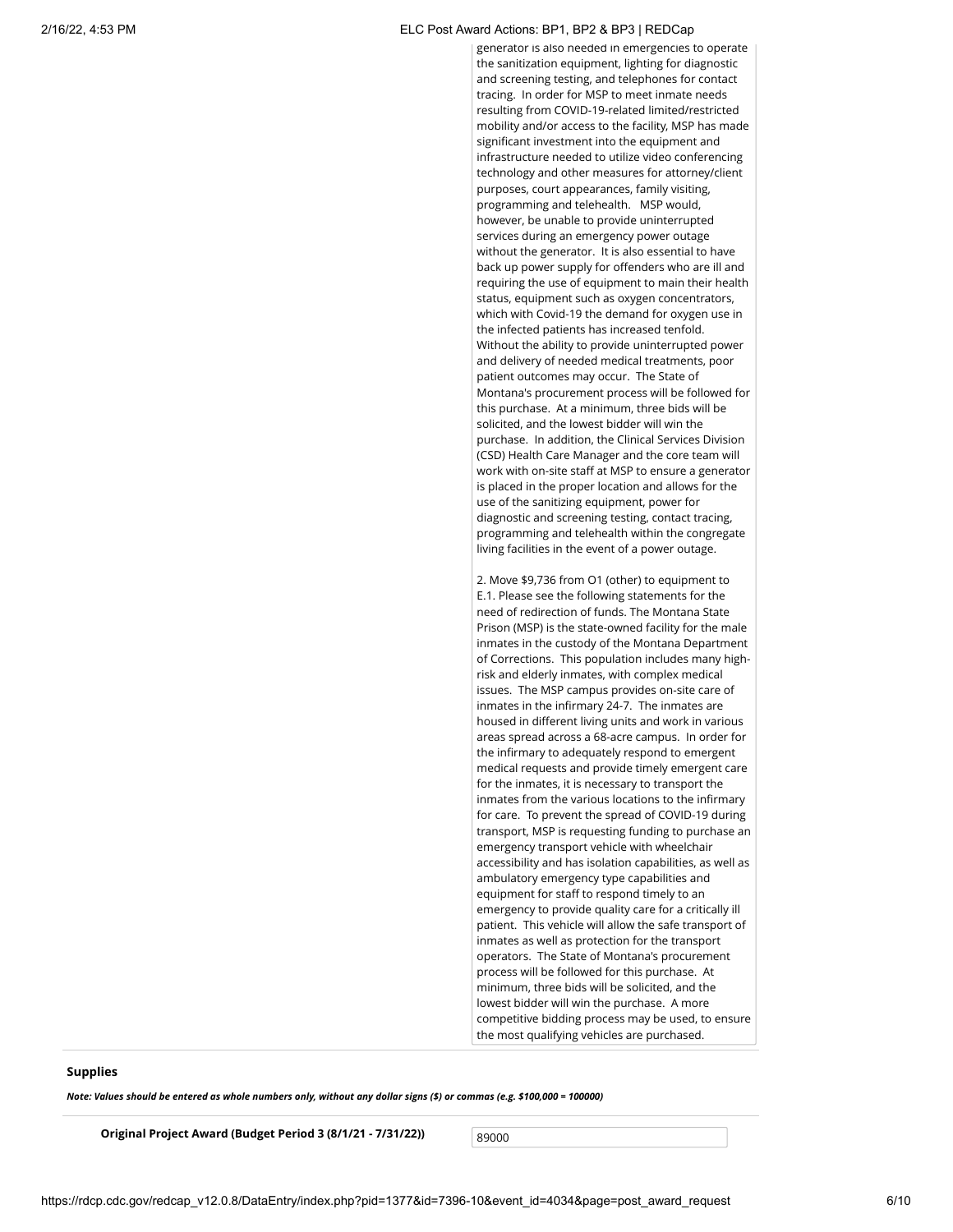#### **Proposed Redirection (Budget Period 3 (8/1/21 - 7/31/22))** 0

**Revised Project Award (Budget Period 3 (8/1/21 - 7/31/22)) (Calculated from Original Award and Proposed Redirection)**

#### **Contract**

*Note: Values should be entered as whole numbers only, without any dollar signs (\$) or commas (e.g. \$100,000 = 100000)*

| Original Project Award (Budget Period 3 (8/1/21 - 7/31/22)) |  |
|-------------------------------------------------------------|--|
|                                                             |  |

Proposed Redirection (Budget Period 3 (8/1/21 - 7/31/22))

**Revised Project Award (Budget Period 3 (8/1/21 - 7/31/22)) (Calculated from Original Award and Proposed Redirection)**

| 313500 |  |
|--------|--|
|        |  |
| 0      |  |
|        |  |
| 313500 |  |

#### **Other**

*Note: Values should be entered as whole numbers only, without any dollar signs (\$) or commas (e.g. \$100,000 = 100000)*

Original Project Award (Budget Period 3 (8/1/21 - 7/31/22))

**Proposed Redirection (Budget Period 3 (8/1/21 - 7/31/22))**

**Revised Project Award (Budget Period 3 (8/1/21 - 7/31/22)) (Calculated from Original Award and Proposed Redirection)**

**Reason funds remain available:**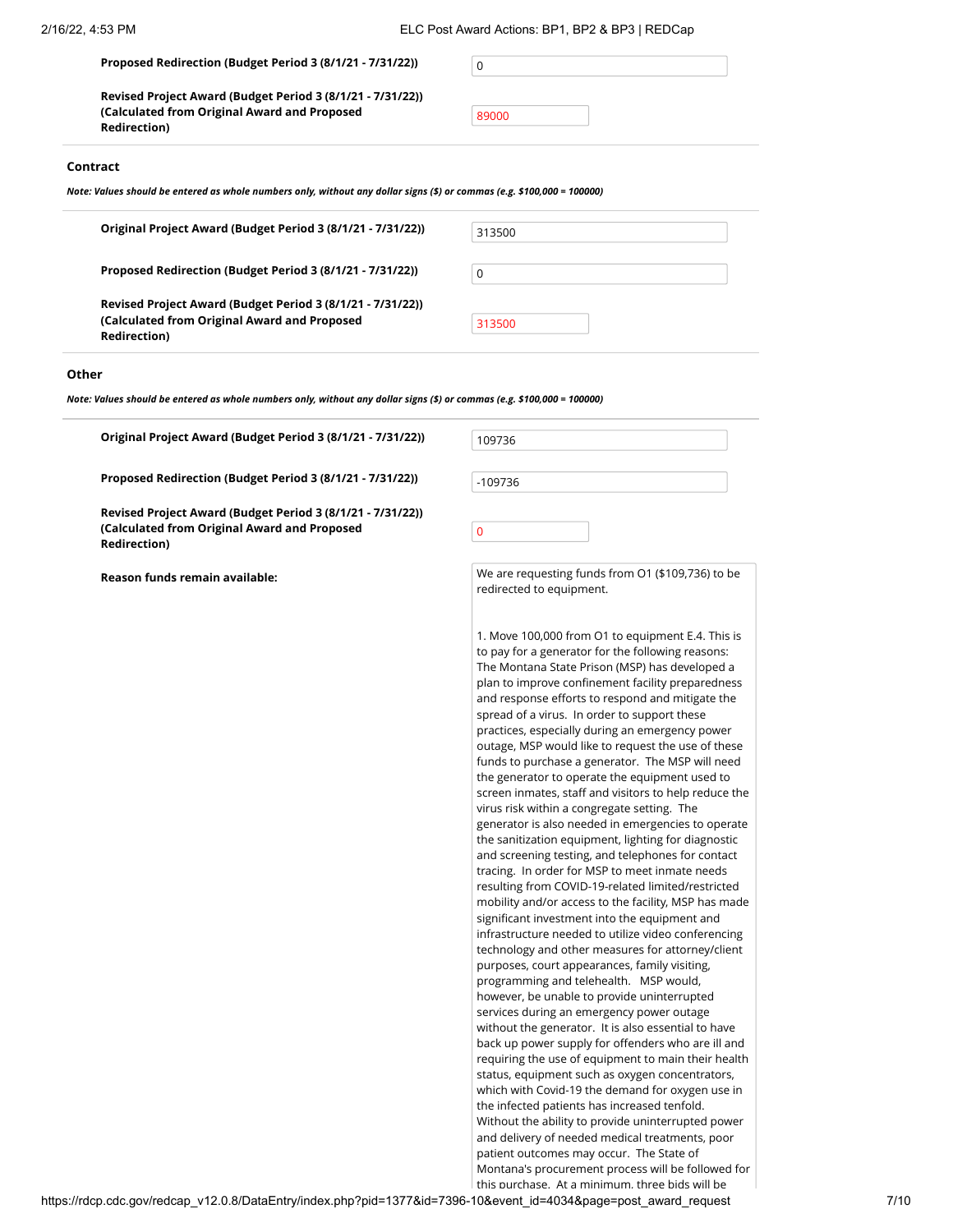#### 2/16/22, 4:53 PM ELC Post Award Actions: BP1, BP2 & BP3 | REDCap

this purchase. At a minimum, three solicited, and the lowest bidder will win the purchase. In addition, the Clinical Services Division (CSD) Health Care Manager and the core team will work with on-site staff at MSP to ensure a generator is placed in the proper location and allows for the use of the sanitizing equipment, power for diagnostic and screening testing, contact tracing, programming and telehealth within the congregate living facilities in the event of a power outage.

2. Move \$9,736 from O1 (other) to equipment to E.1. Please see the following statements for the need of redirection of funds. The Montana State Prison (MSP) is the state-owned facility for the male inmates in the custody of the Montana Department of Corrections. This population includes many highrisk and elderly inmates, with complex medical issues. The MSP campus provides on-site care of inmates in the infirmary 24-7. The inmates are housed in different living units and work in various areas spread across a 68-acre campus. In order for the infirmary to adequately respond to emergent medical requests and provide timely emergent care for the inmates, it is necessary to transport the inmates from the various locations to the infirmary for care. To prevent the spread of COVID-19 during transport, MSP is requesting funding to purchase an emergency transport vehicle with wheelchair accessibility and has isolation capabilities, as well as ambulatory emergency type capabilities and equipment for staff to respond timely to an emergency to provide quality care for a critically ill patient. This vehicle will allow the safe transport of inmates as well as protection for the transport operators. The State of Montana's procurement process will be followed for this purchase. At minimum, three bids will be solicited, and the lowest bidder will win the purchase. A more competitive bidding process may be used, to ensure the most qualifying vehicles are purchased.

We are requesting funds from O1 (\$109,736) to be redirected to equipment.

1. Move 100,000 from O1 to equipment E.4. This is to pay for a generator for the following reasons: The Montana State Prison (MSP) has developed a plan to improve confinement facility preparedness and response efforts to respond and mitigate the spread of a virus. In order to support these practices, especially during an emergency power outage, MSP would like to request the use of these funds to purchase a generator. The MSP will need the generator to operate the equipment used to screen inmates, staff and visitors to help reduce the virus risk within a congregate setting. The generator is also needed in emergencies to operate the sanitization equipment, lighting for diagnostic and screening testing, and telephones for contact tracing. In order for MSP to meet inmate needs resulting from COVID-19-related limited/restricted mobility and/or access to the facility, MSP has made significant investment into the equipment and infrastructure needed to utilize video conferencing technology and other measures for attorney/client purposes, court appearances, family visiting, programming and telehealth. MSP would, however, be unable to provide uninterrupted services during an emergency power outage without the generator. It is also essential to have back up power supply for offenders who are ill and requiring the use of equipment to main their health

**Justification of how funds would be used in current budget period:**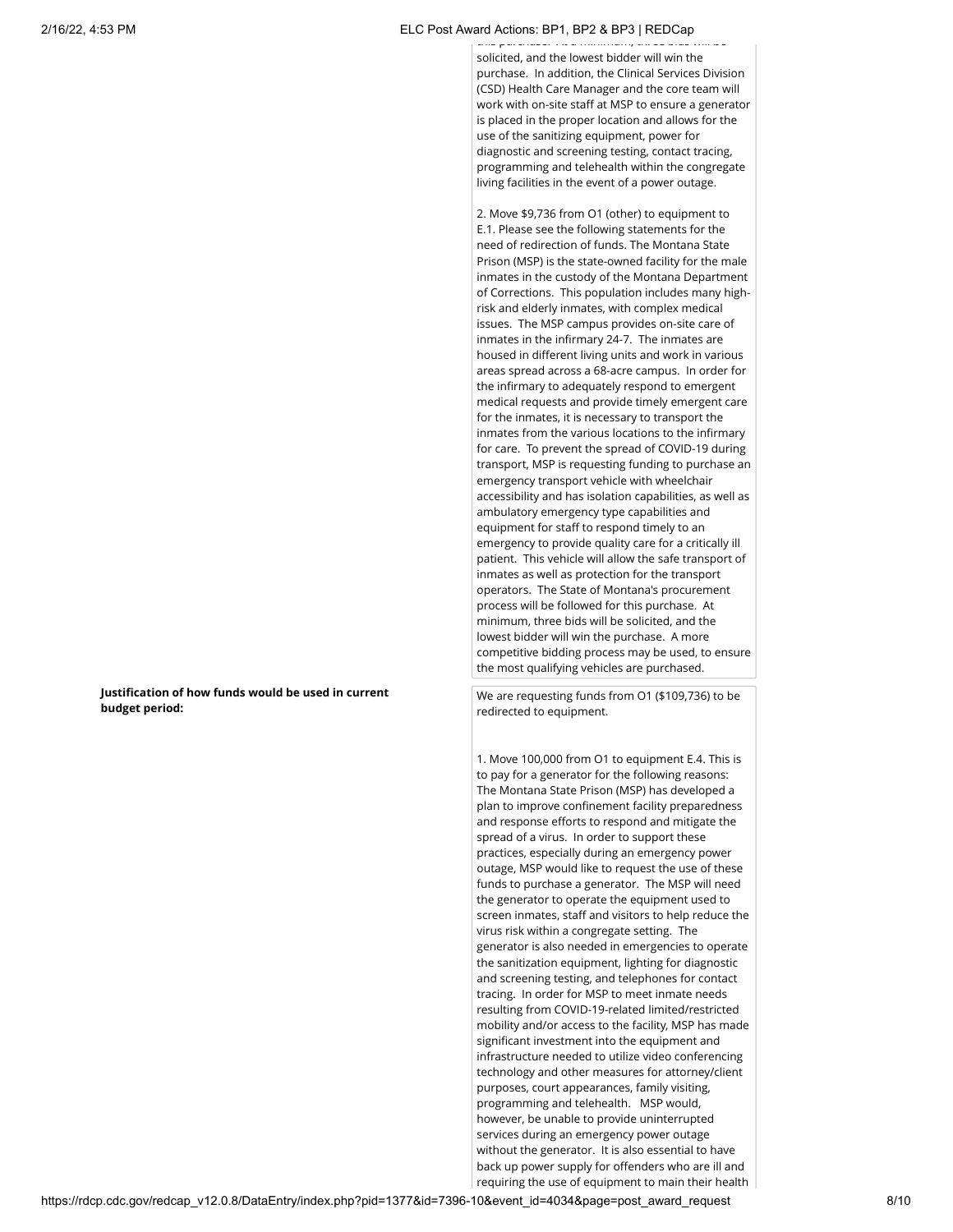#### 2/16/22, 4:53 PM ELC Post Award Actions: BP1, BP2 & BP3 | REDCap  $\mathbf{q}$  g  $\mathbf{q}$  and  $\mathbf{q}$  and  $\mathbf{q}$

status, equipment such as oxygen concentrators, which with Covid-19 the demand for oxygen use in the infected patients has increased tenfold. Without the ability to provide uninterrupted power and delivery of needed medical treatments, poor patient outcomes may occur. The State of Montana's procurement process will be followed for this purchase. At a minimum, three bids will be solicited, and the lowest bidder will win the purchase. In addition, the Clinical Services Division (CSD) Health Care Manager and the core team will work with on-site staff at MSP to ensure a generator is placed in the proper location and allows for the use of the sanitizing equipment, power for diagnostic and screening testing, contact tracing, programming and telehealth within the congregate living facilities in the event of a power outage.

2. Move \$9,736 from O1 (other) to equipment to E.1. Please see the following statements for the need of redirection of funds. The Montana State Prison (MSP) is the state-owned facility for the male inmates in the custody of the Montana Department of Corrections. This population includes many highrisk and elderly inmates, with complex medical issues. The MSP campus provides on-site care of inmates in the infirmary 24-7. The inmates are housed in different living units and work in various areas spread across a 68-acre campus. In order for the infirmary to adequately respond to emergent medical requests and provide timely emergent care for the inmates, it is necessary to transport the inmates from the various locations to the infirmary for care. To prevent the spread of COVID-19 during transport, MSP is requesting funding to purchase an emergency transport vehicle with wheelchair accessibility and has isolation capabilities, as well as ambulatory emergency type capabilities and equipment for staff to respond timely to an emergency to provide quality care for a critically ill patient. This vehicle will allow the safe transport of inmates as well as protection for the transport operators. The State of Montana's procurement process will be followed for this purchase. At minimum, three bids will be solicited, and the lowest bidder will win the purchase. A more competitive bidding process may be used, to ensure the most qualifying vehicles are purchased.

#### **Total Direct Costs**

| <b>Redirection</b> )                                                                                       |             |
|------------------------------------------------------------------------------------------------------------|-------------|
| Revised Project Award (Budget Period 3 (8/1/21 - 7/31/22))<br>(Calculated from Original Award and Proposed | 2400000     |
| Proposed Redirection (Budget Period 3 (8/1/21 - 7/31/22))                                                  | $\mathbf 0$ |
| Original Project Award (Budget Period 3 (8/1/21 - 7/31/22))                                                | 2400000     |

*Note: Values should be entered as whole numbers only, without any dollar signs (\$) or commas (e.g. \$100,000 = 100000)*

| 50000 |  |  |
|-------|--|--|
|       |  |  |
|       |  |  |

**Proposed Redirection (Budget Period 3 (8/1/21 - 7/31/22))**